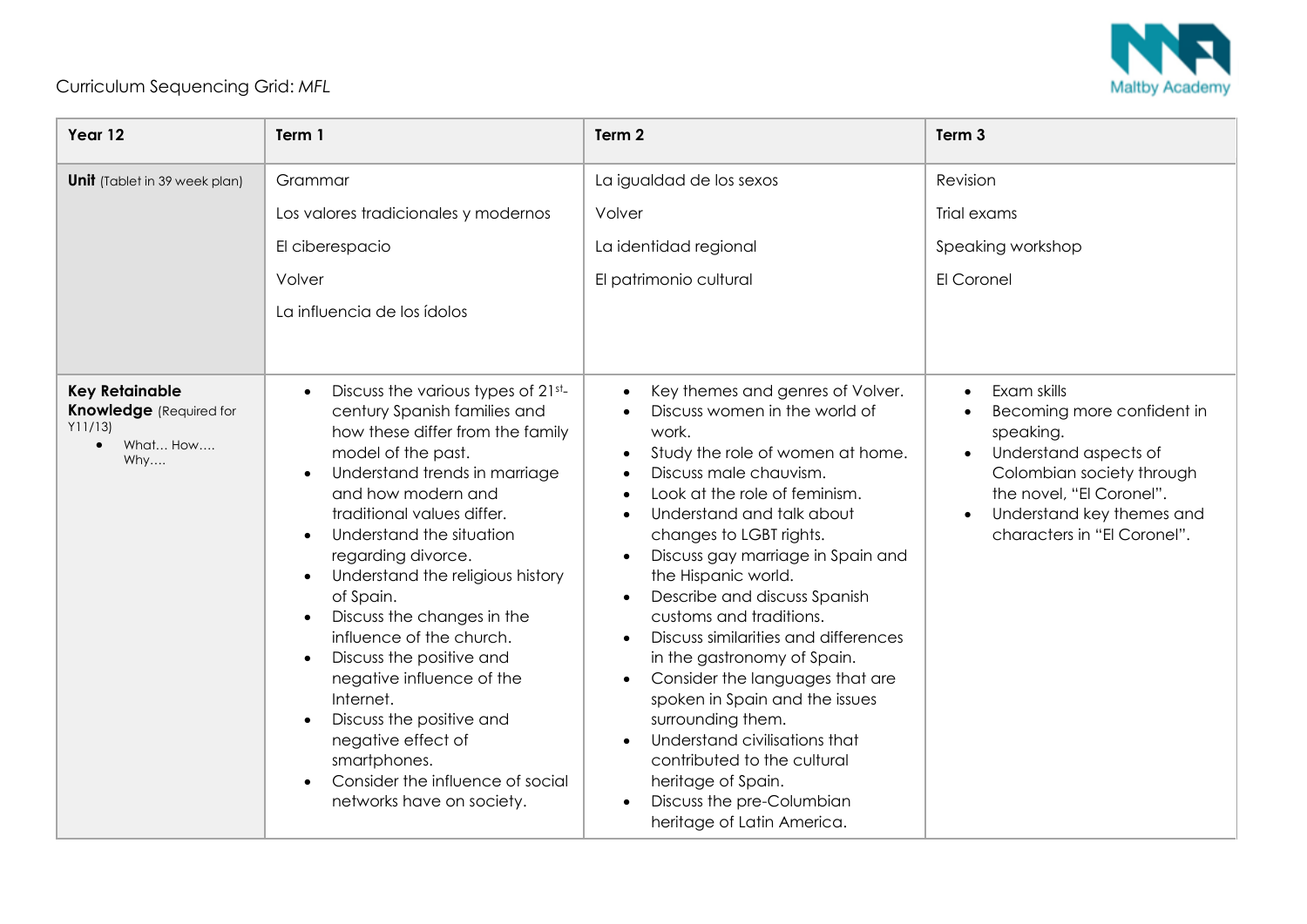Curriculum Sequencing Grid: *MFL*



|                                                                                                  | Discuss the positive and<br>negative influences singers and<br>musicians have on people.<br>Discuss the positive and<br>negative effect TV and cinema<br>starts have on our society.<br>Consider the influence fashion<br>models have on young people.<br>Key themes and genres of<br>Volver.                                                                                                                      | Discuss Spanish and Latin<br>American artists and the role of<br>architecture in Spain.<br>Understand the diversity of<br>$\bullet$<br>Hispanic music and dance.                                                                                                                                                                                                                                                                                                                                       |                                                                                                                                    |
|--------------------------------------------------------------------------------------------------|--------------------------------------------------------------------------------------------------------------------------------------------------------------------------------------------------------------------------------------------------------------------------------------------------------------------------------------------------------------------------------------------------------------------|--------------------------------------------------------------------------------------------------------------------------------------------------------------------------------------------------------------------------------------------------------------------------------------------------------------------------------------------------------------------------------------------------------------------------------------------------------------------------------------------------------|------------------------------------------------------------------------------------------------------------------------------------|
| <b>Key Technical</b><br>Vocabulary (To be<br>modelled and deliberately<br>practiced in context.) | Gender of nouns.<br>Adjective agreements.<br>Definite and indefinite articles.<br>Present tense regular and<br>irregular verbs, as well as root<br>changing verbs.<br>Preterite tense.<br>Future tenses (immediate, true<br>and conditional tenses).<br>Perfect tenses (present, plu,<br>future and conditional<br>perfects).<br>Present continuous.<br>Use of comparatives and<br>superlatives.<br>Ser and estar. | Use definite and indefinite<br>adjectives and pronouns.<br>Use the perfect tense.<br>Use the pluperfect tense.<br>Use the future perfect.<br>Use the conditional perfect.<br>Use the present subjunctive of<br>regular verbs.<br>Use the perfect tense in the<br>subjunctive.<br>Use numerals.<br>$\bullet$<br>Use the subjunctive efficiently after<br>verbs of emotion, surprise, doubt<br>etc.<br>Understand and use efficiently<br>demonstrative and possessive<br>adjectives.<br>Use imperatives. | The vocabulary of literature<br>$\bullet$<br>and the story.<br>Themes and characters.<br>$\bullet$<br>Author techniques and style. |
| <b>Opportunities for</b><br>Reading                                                              | Reviews of the film.                                                                                                                                                                                                                                                                                                                                                                                               | Access websites / reviews of different<br>heritage sites.                                                                                                                                                                                                                                                                                                                                                                                                                                              | El Coronel.                                                                                                                        |